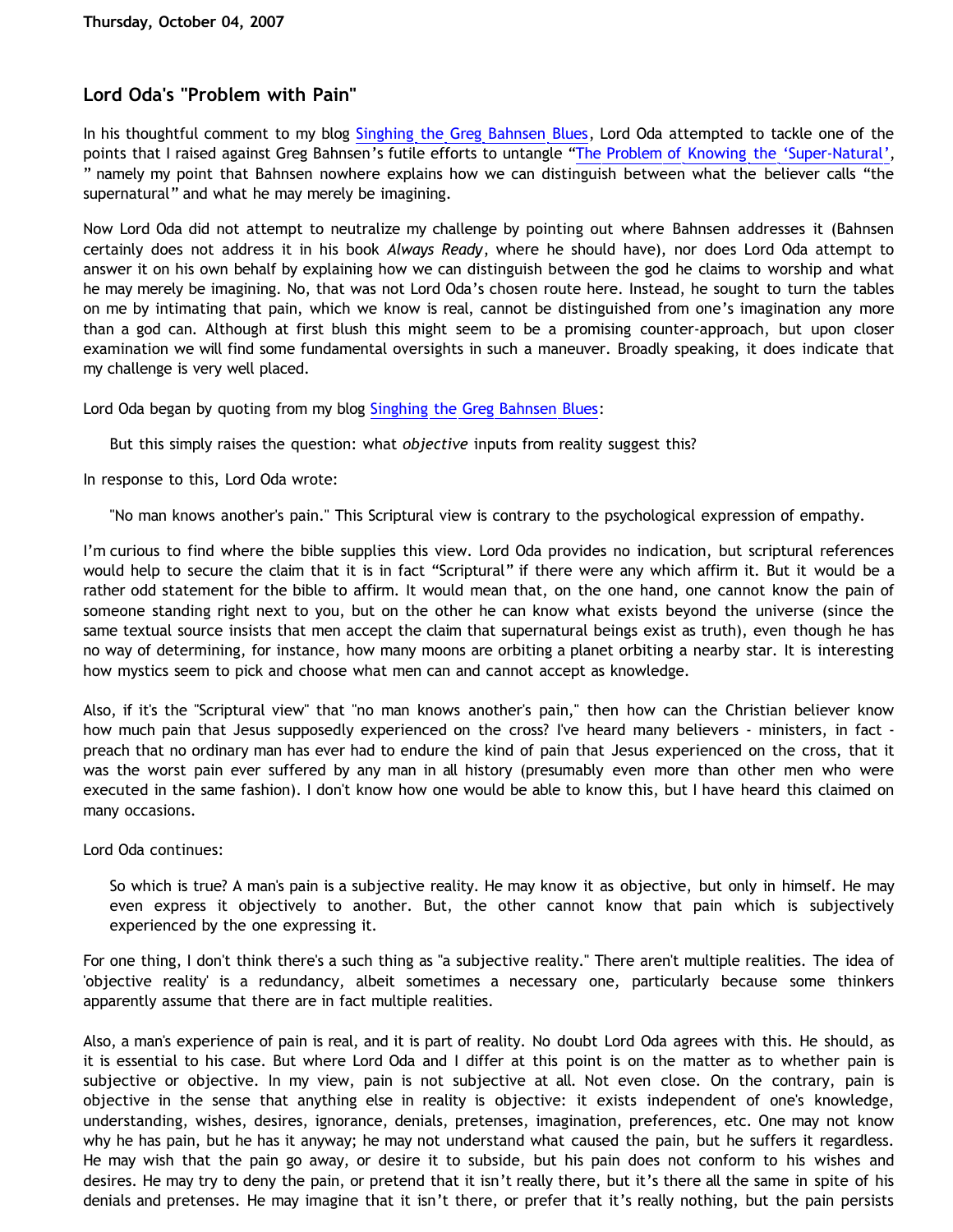uninhibited by these feats of conscious activity. If pain were subjective, this would mean that the subject of consciousness holds metaphysical primacy over pain, and consequently one could, for instance, wish pain away (wouldn't that be nice?). But that's not the case at all. So pain is in fact not "a subjective reality," but an objective part of reality that man has to learn to cope with, for it does not obey any subject's intentions. That is because pain has a biological cause, just as pleasure does. It can be scientifically tested, understood and repeated. It can even be treated, such as with chemicals which inhibit pain receptors in the brain. A trip to the dentist would be far more unpleasant without the novocaine that he injects into your gums.

Now it is true that another man cannot feel the pain that I am feeling. But it does not follow from this fact that pain is subjective or that it is not objective. There are factual reasons why one individual does not experience another's sensations. A man is an indivisible unit. He possesses the faculty of consciousness, and he possesses only his own faculty of consciousness. His senses and nerves are connected to his own brain, not to someone else's brain. So we should not expect one man to experience another man's pain.

Lord Oda continues:

So, how do you establish that you are not just imaginining that you have pain?

Here Lord Oda wants to place the burden of proving a negative on the shoulders of someone who reports to be in pain. (Suppose the author of Matthew, for instance, penciled in a witness to Jesus' crucifixion who asked, when the pinned up savior reports "I thirst," asks: "How do you establish that you are not just imagining that you thirst?") This is markedly different from the challenge that I have put before Christian believers. My challenge to them is to explain how one can distinguish between what the believer calls "God" and what the believer may merely be imagining. This challenge is philosophically relevant because "God" is supposed to be an actually existing entity independent of human nature rather than a figment of one's imagination. Lord Oda's response to this challenge is not to provide such an explanation, but to point to a phenomenon which nobody questions but which allegedly poses an analogous problem. Unfortunately, this doesn't work in favor of Christian theism, for man's pain is not an entity distinct from man, nor is it independent of man's nature. Below Lord Oda will deny that there is any difference here, but in fact there is a fundamental difference that he has clearly ignored.

So how does one know that he is experiencing pain? He knows that he is experiencing pain by means of his direct, firsthand experience of it. He may not have even identified it as 'pain' (he may be an infant who hasn't learned this concept yet), but he still experiences it. His experience of the pain gives him the objective inputs which serve as the initial units of the concept 'pain' once he does form it. Those inputs are just as objective, due to their causal nature, as any other sensory inputs in his experience.

But Lord Oda's question seems to be: How does one establish that he is not just imagining the pain he experiences to others? Interestingly, I've never had difficulty convincing my dentist that I was experiencing pain during a procedure. However, there are some reasonable questions we can ask to probe this apparent difficulty in the event of any doubt. For instance, are the others to whom one is attempting to establish the reality of his experience of pain human beings? Do they know what pain is? Do they understand that certain actions, such as those which damage the body in some way, can cause pain? Do they acknowledge that damage to the body which would result in pain has in fact taken place? Are they being honest? Etc. If the individuals to whom the hurting person is called to "establish" his experience of pain understand, at least basically, the causal nature of pain (and anyone who avoids an activity which has caused him pain in the past does), then all one needs to do is show that the causal conditions for the pain he reports have been fulfilled. For instance, if he's got a two-inch bleeding gash on his arm, he could point to it as the cause of the pain he is experiencing. He could also point to his own facial grimaces and squeals of distress as corroborating evidence. And although these can be faked, that would not necessarily indicate that the person is actually imagining that he is experiencing pain (he might want others to imagine it).

It is, in fact, quite difficult to constrain evidences of pain, especially if they are external. Try bringing a sledge hammer down on your pinky at high velocity and see if you can keep from blurting a yelp or a few expletive as it happens. But even if there is no apparent wound, a painful leg is hard to walk on, and a limp can be very difficult to conceal. Of course, if the pain is extreme, it could result in the victim falling unconscious or even worse.

Lord Oda gives his answer to his own question:

There are no external inputs to objectively establish your subjective experience.

In the case of pain, there very well may be external inputs (see above for examples), and in fact there often are.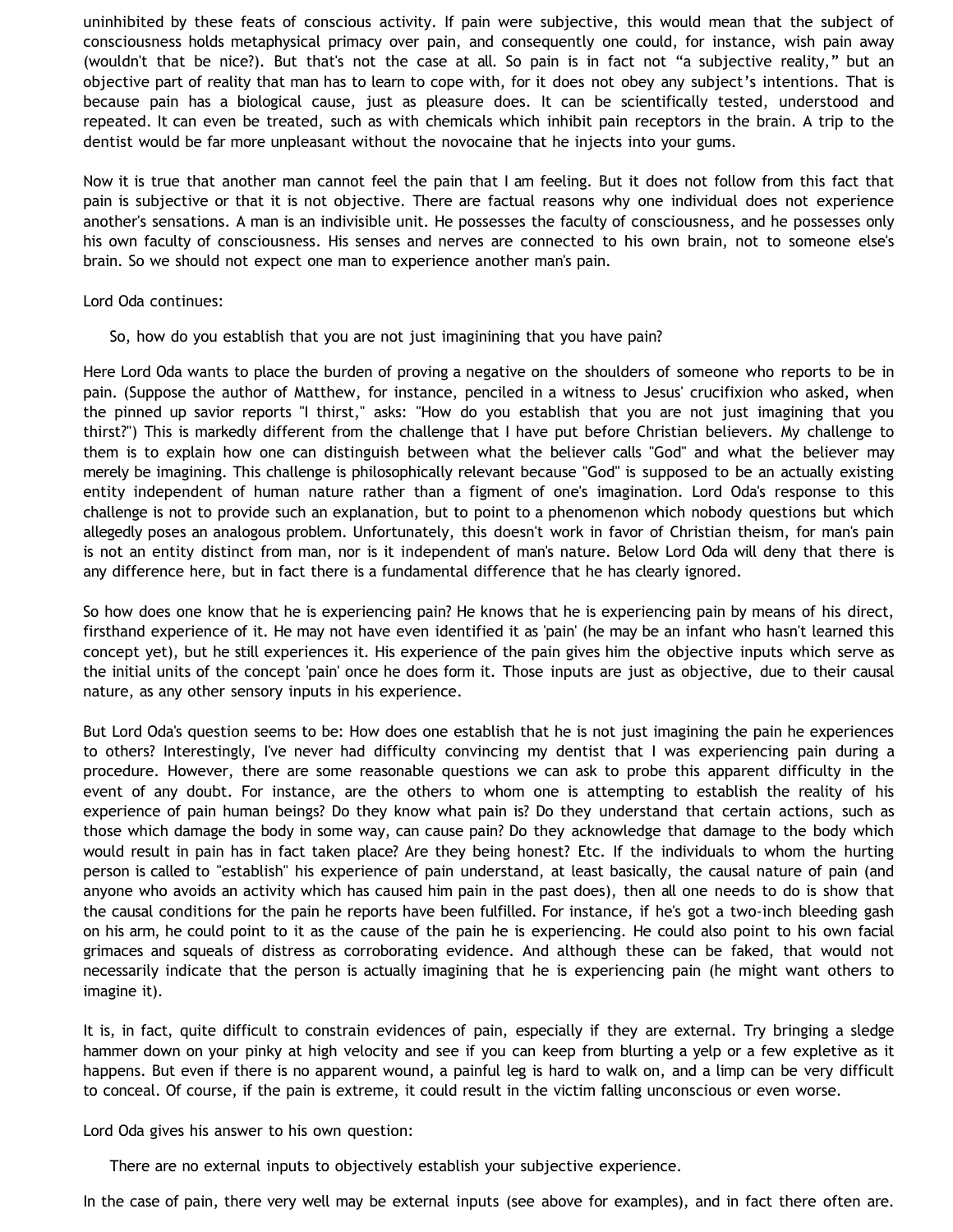Quite frequently, testimony is not the only indicator of pain. There's the gash on your arm indicating damage that could only result in pain. An X-ray can show the break in a bone, and an MRI can show a tear in the right meniscus. It would be quite unusual for these causes not to result in pain. Even veterinarians can discern, by reference to objective inputs, when an animal is in pain. And yet, Lord Oda wants the person suffering from such injuries to prove that he's not imagining the pain. This demand is quite telling, coming from a Christian, for it demonstrates how he grants such power to the imagination.

Lord Oda continues:

The observations of another can only establish that he is observing what appears to be the experience of pain, but since pain can be faked, visual observation can not establish the existence of pain let alone the experience of it.

In other words, Lord Oda takes the possibility of faking pain (or more accurately, the faking of corroborating symptoms of pain, such as facial grimacing and yelps of distress) at face value, but he's not willing to take the actual experience of pain at face value. Does Lord Oda not think it's possible that one can in fact experience pain? Or, does he suppose that it's more likely that people will fake having pain when they report to be in pain than actually experience it? Perhaps Lord Oda has children who like to play hookie from school, and he has yet to learn how to discern when one of his little one's is legitimately ailing or just pretending so that she can get out of class for the day.

Lord Oda tries to exacerbate the problem:

Now, you may want to argue that with modern technology, pain centers can produce measures that when associated with self-reports, substantiate that pain is occuring. Yet with that, there may not be any physiological cause.

It's true - modern technology does shed light where pre-scientific cultures are left in the dark. (Such was the case in the Christian Dark Ages.) But for purposes of Lord Oda's question, this would be superfluous. A gash in the arm, or a fresh burn mark on one's finger, would be sufficient evidence of one's experience of pain. There is no reasonable doubt about the credibility of such evidence of pain.

Now it may be case that in a particular instance there is no known cause of the pain one reports to be suffering. Philosophically speaking, however, this is not problematic, certainly not in the way that Lord Oda might want to construe it for apologetic purposes. We already know that the capacity to experience pain is an objective part of human life, given our biology. And although the cause may not be known initially, it often can be discovered; as Lord Oda himself indicates, modern technology - such as ultrasound, X-Ray, MRI, etc. - can overcome many limitations in unaided perceptions.

Also, and importantly, the recognition that pain is possible is wholly consistent with the primacy of existence metaphysics. This cannot be said on behalf of god-belief.

Lord Oda then tries to complicate the matter in order to weigh the burden even further:

Another problem of course is in the objective measures of quantity and quality, for which, there is yet no means to establish a baseline for the experience, individually, which can be used acrossed populations. In the end the experience of pain is just your imagination by any external measure.

Here Lord Oda has shifted the matter from merely identifying objective inputs for one's experience of pain, to developing a method of measuring "quantity and quality" (did he mean intensity?) of one's experience of pain. This is an altogether different matter, and ceases to bolster his objection for it's not germane to the issue that he has tried to raise against my challenge to theists.

Lord Oda shows that he's anxious to ratchet up the onus when he states:

Your example of a drip simply involves you in the infinite regress.

What infinite regress does Lord Oda have in mind? This is not clear from anything he says.

Lord Oda shows a tendency to allow his anxiety to confuse him:

You state the processes that can be observed without discovering the source of those processes. You simply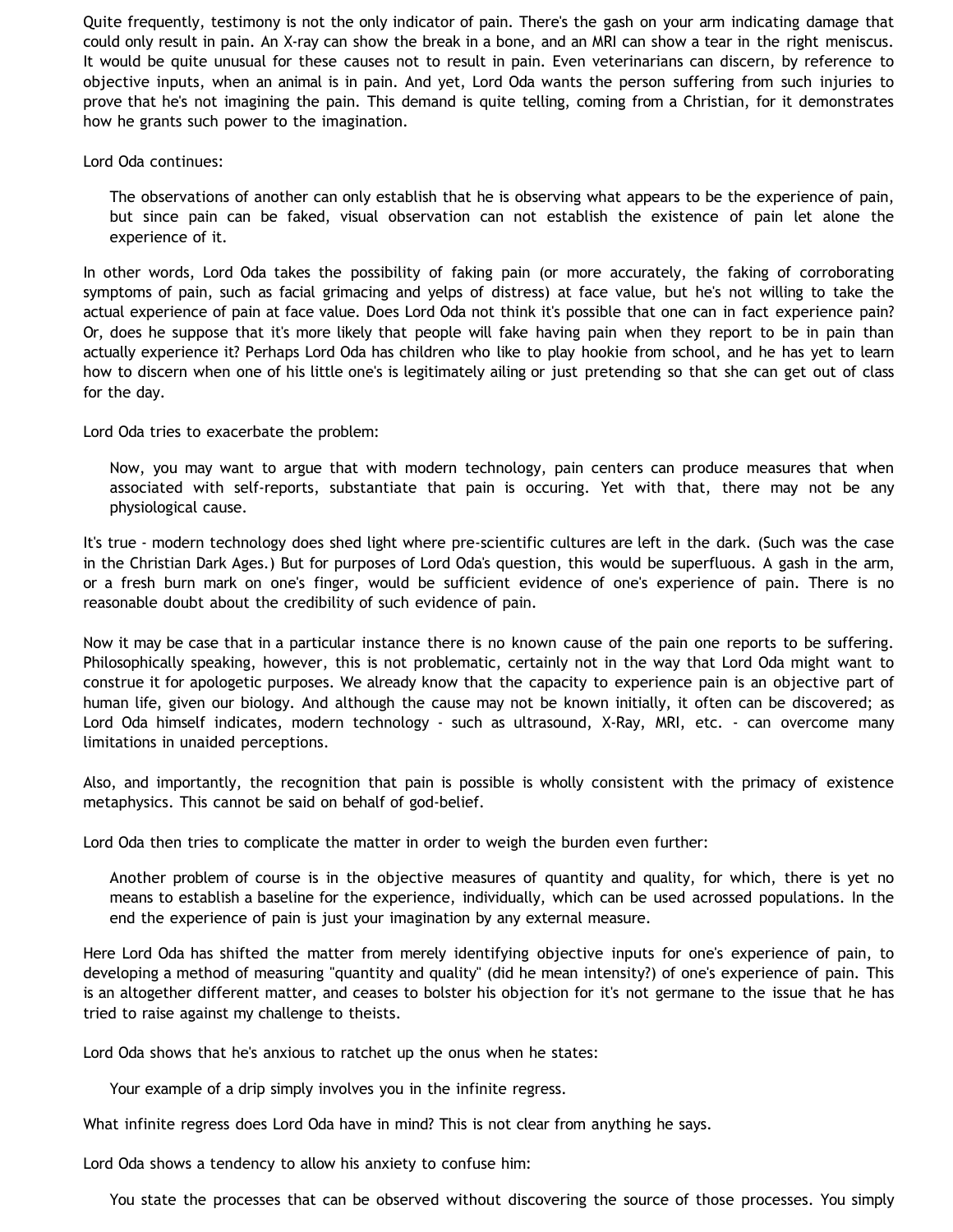presuppose their existence, eternally, unsuccessfully avoiding the tautological, recursive, said so is so, redundancy.

Let's review what I wrote in my example of the drop of water:

But consider: when a drop of water falls from the leaf of a plant in the early morning dew, why suppose that some *conscious* activity makes this happen? Sure, one can *imagine* that a magic being is causing this. But this simply raises the question: what objective inputs from reality suggest this? The lack of objective inputs does not stop a thinker from *imagining* that a magic consciousness resides "behind" everything in the universe. But that's one of the major points which Bahnsen continually fails to confront: since there is a fundamental distinction between what is real and what is imaginary, those who assert a god need to explain how a thinker can distinguish between what the believer calls "God" and what the believer may simply be imagining.

So what is Lord Oda talking about when he says "simply presuppose their existence, eternally, unsuccessfully avoiding the tautological, recursive, said so is so, redundancy"? It appears that Lord Oda is attempting to manufacture some non-problem. If he had a legitimate objection to raise against my position, he wouldn't have to do this. What's clear is that he does not answer the question I have posed in my blog.

Lord Oda then suggests:

You might likewise presuppose that because you experience pain, that there must be an objective measure of its experience.

I did not "presuppose" that "there must be an objective measure of its experience," and I don't see how Lord Oda gathers that I "might" have done so from what I have written, or how it bears on the discussion. But I am certainly open to the possibility that a method of measuring pain can be developed (assuming one hasn't already been).

Lord Oda muses some more:

You might even presuppose, that since technology advances, what was unable to be observed, since it can be experienced, that some day there may be a means to objectify it.

No, I didn't "presuppose" this either.

Then Lord Oda issues his personal ruling on the matter:

There is no such thing, and never will be.

Three cheers for Christian optimism... Isn't it odd, though, how Christians assert the existence of invisible magic beings, magic kingdoms, magic torture chambers and the such, and expect us to accept such claims as truth, but then turn around and say things like this.

Lord Oda drifts around another turn:

The only true measure of pain is always, and ever will be, relative to the subjective experience of it. So, how do you know that pain exists, as opposed to your just imagining it does?

Now Lord Oda has brought the issue back to how I as the one who feels the pain can "know that pain exists, as opposed to... just imagining it does," where earlier the issue was presumably how I can establish my experience of pain to others. But the answer here is quite simple: I know by experiencing pain directly and identifying by means of an objective process (cf. the objective theory of concepts). Also, while experiencing the pain, I can imagine that I'm not feeling the pain, and if the pain persists, this would indicate that the pain is not resulting from my imagining it.

Lord Oda asked a question:

Or, how do you know what you know of pain?

By relying on an objective means of knowledge (namely reason).

Lord Oda asked another question:

Or, what is the basis of your epistimology of it?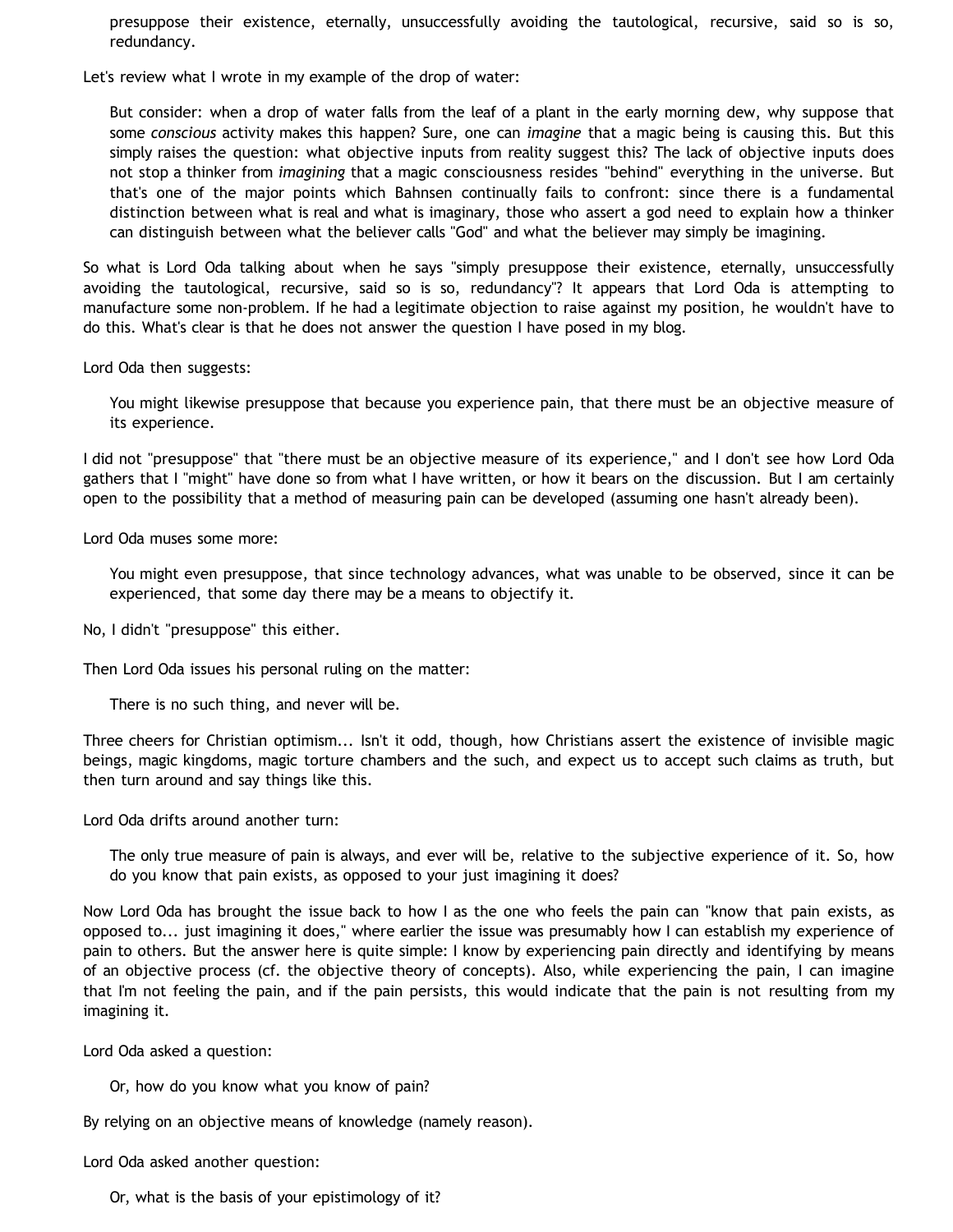[The primacy of existence.](http://www.geocities.com/katholon/AxiomsPOE.htm)

Then Lord Oda asked yet another question:

Similarly, how can an observer know what you know?

Similarly, by relying on an objective means of knowledge (again, called reason).

Lord Oda attempted to preempt certain avenues of response by anticipation:

Like pain, he can only experience the knowledge of what you say you know.

Actually he can do more than this, if he really disputes my pain. He can reproduce in himself what caused the pain in me. E.g., if my pain resulted from burning my finger on a hot stove, my disputer can do the same and experience the same thing: pain. If he really didn't think my burnt finger hurt before, he would be quite foolish to dispute it now. Of course, if his scepticism about the pain in my burnt finger took him so far as to need to burn his own finger as well to confirm that a burnt finger is in fact painful, I'd say he's already pretty foolish. But I am a patient man, and would be willing to help him learn without destroying himself.

Lord Oda states:

He cannot experience your knowing it.

And he can also experience his own pain as well.

Lord Oda asks:

So, how does an objective observer establish that you are truly knowing what you say you do.

See above.

Lord Oda states:

You may be able to argue that you do.

Yes, I may do this, if I wanted to.

Lord Oda again:

You may be exact in your expression of any given data.

If need be, yes.

Lord Oda asks:

You say you exist, another may observe that you exist, but how do you establlish for the observer that you know you exist[?]

Just by using concepts which refer to myself (as I am doing in this very sentence), I establish beyond all reasonable doubt that I know I exist. Knowing that I exist is a fundamental precondition to using concepts which refer to myself as an existent.

Oddly, Lord Oda states:

The observer cannot know with certainty that which he cannot see, namely your experience.

If it's the case that "the observer cannot know with certainty that which he cannot see," then why do Christians affirm with certainty that their god is real, when they themselves admit that no one can see it?

Lord Oda opines:

Empathy is a false reality. We say, "I feel your pain." The reality is that "No man knows another's pain."

While I don't think there is such a thing as "a false reality," I can certainly understand the concern that Lord Oda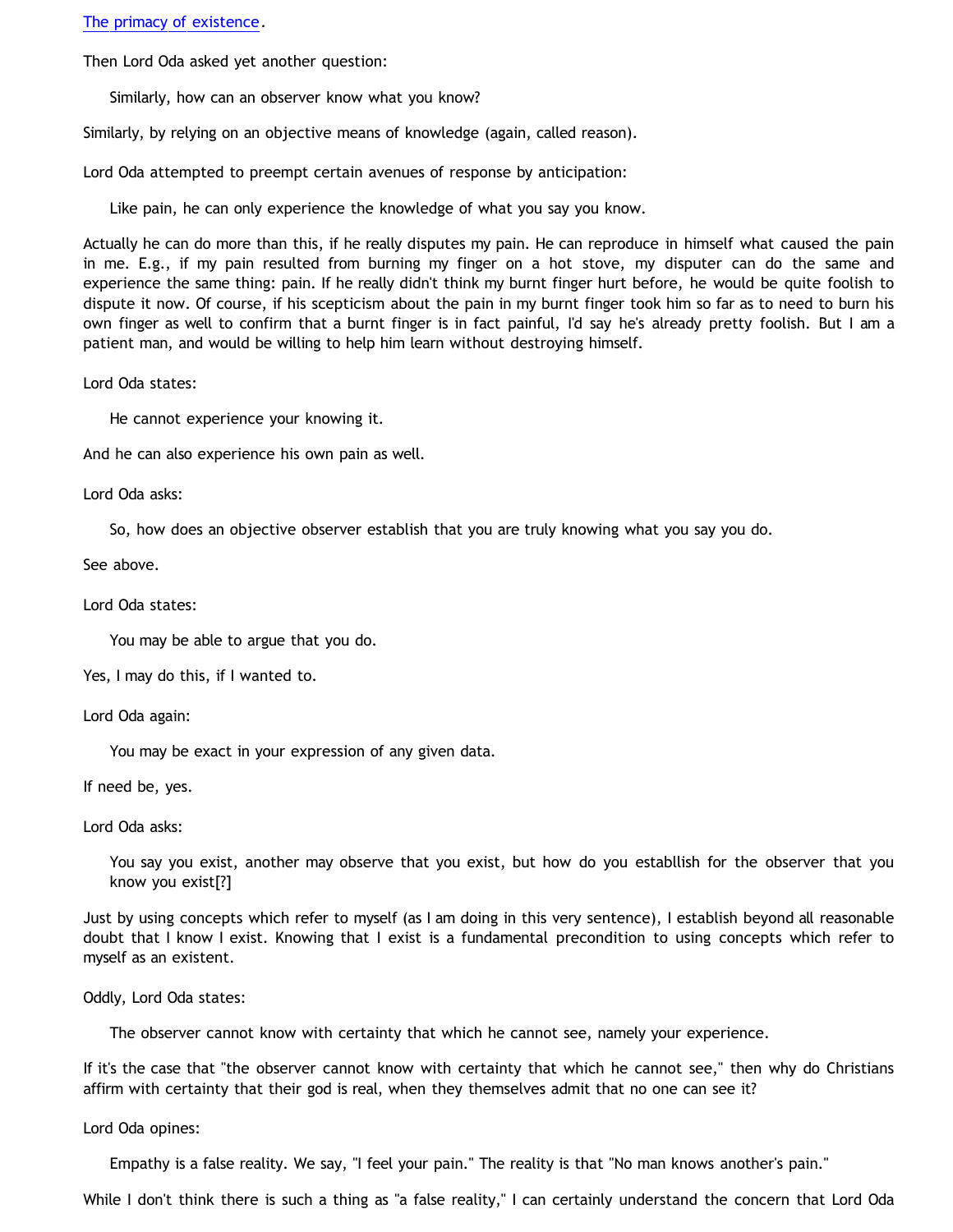wants to express here. One's conscious experiences are private. The pain I *feel* is pain that *I* feel. And only I feel my own pain. But again, this does not make pain "subjective." Pain is very much a real and objective phenomenon, it has a causal nature, and our knowledge of it is objective.

Lord Oda continues:

Now, you would not deny that anyone but yourself can experience pain simply because you cannot know their experience of it.

Of course I wouldn't. Pain has a causal nature, and our capacity for pain is an inherent attribute of our nature as biological organisms.

Lord Oda rushes to judgment:

You've experienced pain, so you presuppose that others do, also.

Correction: I have experienced pain, and I have *learned* that others experience pain also. I did not "presuppose" this. I *discovered* it. There is a vast difference here.

Lord Oda asks what he probably thinks is the clincher:

What is the difference between your presupposition of the existence of the experience of pain, (your presupposition of eternal existence), and another's presupposition of the existence of God?

There are many points that can be raised here to underscore the vast differences between the two. For one thing, as I have pointed out, pain is an objective phenomenon and has a biological cause. It can be studied scientifically, it can be treated medically, it can be reproduced, too. Our capacity to experience pain is inherent in our biological nature, and is physical. Also, we can know that it is not dependent on imagination, because when experiencing pain we cannot make the pain go away by imagining that it will stop. If pain obeyed imagination, we wouldn't need over-the-counter painkillers, nor would we be so careful to avoid injuring ourselves because of the pain that can result.

If I break my leg, for instance, it's going to hurt no matter what I imagine. Anyone who disputes the fact that a broken leg is painful can break his own leg and settle the matter. And anyone who claims that he cannot distinguish between my experience of pain and my alleged faking it or imagining it, can break his own leg and settle the matter. Most likely the disputer won't do this, because he knows that it will result in terrible pain. His decision not to pursue the recommended course of action to settle the matter (e.g., breaking his own leg) indicates that he really doesn't dispute the fact that my broken leg is painful.

The notion of a god, however, couldn't be more different. Unlike pain, which one feels directly and is an inherent part of our nature as biological organisms, a god is supposed to be an entity distinct from the universe and everything within it, including human beings. Pain is an aspect of our experience which comes and goes depending on certain conditions, while a god is supposed to be an eternally existing and unchanging consciousness separate from man and existing independent of man's conscious activity. As such, a god would be a consciousness distinct from man's own consciousness, not an aspect of his experience that undergoes what man undergoes. Since "God" is supposed to be a distinct entity separate from man, an objective process would be required to discover its existence and acquire any understanding of its nature. To dispute this is to concede that god-belief reduces to subjectivism.

Also, as has been pointed out, pain is independent of imagination, it can be reproduced, and its causality can be scientifically understood and medically treated. In contrast to this, theistic belief has no alternative but to rely on the believer's imagination to inform it. Even according to advocates of belief in a god, its existence cannot be discovered by a perceptually based cognitive process (e.g., by means of reason), and that it is not subject to scientific study, testing, evaluation, experimentation, etc.

But Lord Oda, without providing any rationale behind his opinion, disagrees with me. In answer to his own question above, he asserts:

There is none. You simply, out of blind predudice deny that God exists. Because of that, you deny that anyone can know Him.

I also deny that the Tooth Fairy exists. Does this condemn me of "blind [prejudice]"? I don't think so. But in the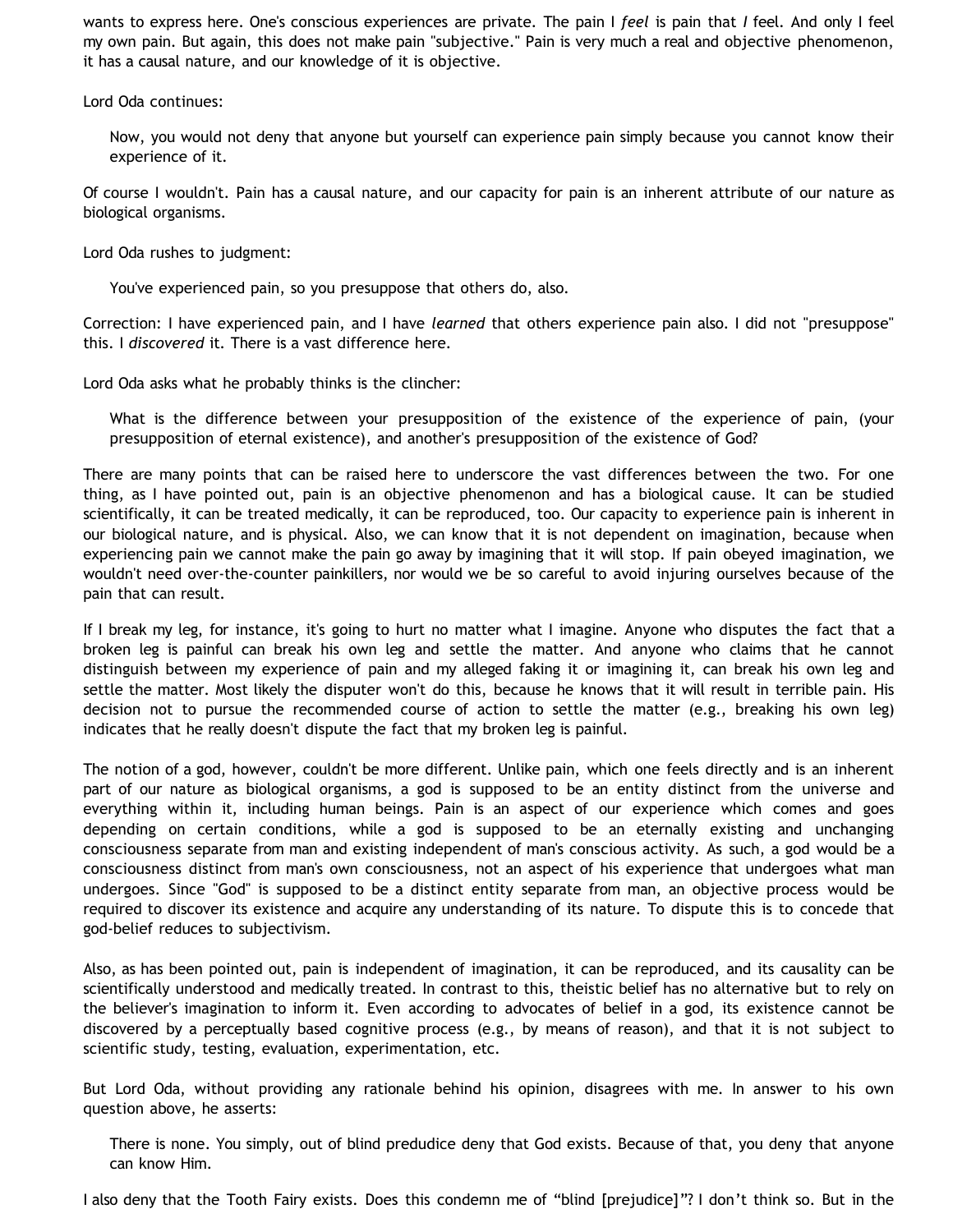minds of those who insist that the Tooth Fairy is real, it probably does. Likewise I deny that Valhalla is a real place. Does this also condemn me of "blind [prejudice]"? Those who wish that Valhalla were real probably think so.

I simply don't believe there is a god, and accusations such as the one that Lord Oda recites here are not going to change this. Accusations are not going to intimidate me. People claim to have knowledge from another reality, and under scrutiny such claims fall apart at their very roots (since they assume the primacy of consciousness). Does not believing that Geusha exists constitute "blind [prejudice]"? I don't think so. What Lord Oda calls "blind [prejudice] " is actually my honesty and the integrity of my rational judgment, both of which Christianity would have me sacrifice on the altar of pretended piety and submission. Believers will of course resent me for my unwillingness to sacrifice my honesty and rationality, so they accuse me of "blind [prejudice]." Since they cannot defend their position rationally, they have no alternative in continuing the discussion but to attack my character. Have they stopped to consider that they themselves are guided by a "blind [prejudice]" against reality? After all, someone who insists that a fiction is true is very likely going to accuse those who do not accept his fiction as truth of some nefarious bias of one sort or another. Christian apologist Phil Fernandes himself admitted how prone believers are to fabrication when he stated (in his [debate with Jeff Lowder\)](http://www.infidels.org/infidels/products/video/lowder-fernandes.html):

I just believe that we are very good about lying to ourselves, and only accepting, uh, or interpreting the evidence the way we would like to.

One certainly does not need to *prove* that the non-existent does not exist. One can simply and honestly just point it out. What's clear is that nothing in Lord Oda's comments reasonably establishes what he claims here. It is not a conclusion which follows from anything he has hitherto presented. Moreover, I have already answered the charge (unargued in your case) that my atheism is borne on "blind [prejudice]" by exploring how one of Christianity's " finest" apologists (according to Christians themselves) attempts to explain how he can "know the 'super-natural'." (See [here.](http://www.geocities.com/katholon/Bahnsen_Supernatural.htm)) If Lord Oda agrees that there is a fundamental distinction between what is real and what one may merely be imagining (and maybe he doesn't), then he should also agree that it would be of fundamental importance to provide a means of distinguishing between the claim that a god exists and what one may merely be imagining (as I have done in the case of one's experience of pain).

Lord Oda then asks:

But, how is it, that you cannot know another's pain and establish that they can know it?

That's simple: consciousness is one of my worldview's axioms. Consciousness is an inherent attribute of man, and the capacity to experience pain is universal to mammals (of which man is a species). Why would I dispute someone's claim to be in pain, for instance, if I saw that he had a fresh laceration on his arm? I know enough to realize that had I the same laceration on my arm, I would be in a lot of pain.

But if that same person said that the gash was caused by Zeus throwing thunderbolts from the clouds, why would I suppose he is not either imagining or simply pulling my leg? Even Lord Oda should see that there is an astounding difference here, and yet he exclaims that "there is none."

Lord Oda drones on:

They cannot show you their subjective experience, they can display it, you might even be able to demonstrate scientifically that pain is materially happening, but you cannot demonstrate by any means a value of experience.

It seems contradictory to say, on the one hand, "they cannot show you their subjective experience," and, on the other, to then also say "they can display it." Also, if one "might be able to demonstrate scientifically that pain is materially happening," as Lord Oda concedes, then there's no problem on my side. Science deals with reality by means of an objective process.

Lord Oda strains his loins even further:

Conversely, though you use all your means to demonstrate that you do not know that God exists and therefore cannot know that God exists, you cannot demonstrate that another does not.

I hope Lord Oda does not propose this as a serious defense of his god-belief. But maybe he does. (Again, I do not assume that reality conforms to my hopes.) For one, I have never argued that one "cannot know that God exists" if this is to mean one "cannot know whether a god exists." I am an atheist, not an agnostic. Furthermore, since I argue that god-belief is irrational, it would be inconsistent for me not to suppose that someone who claims to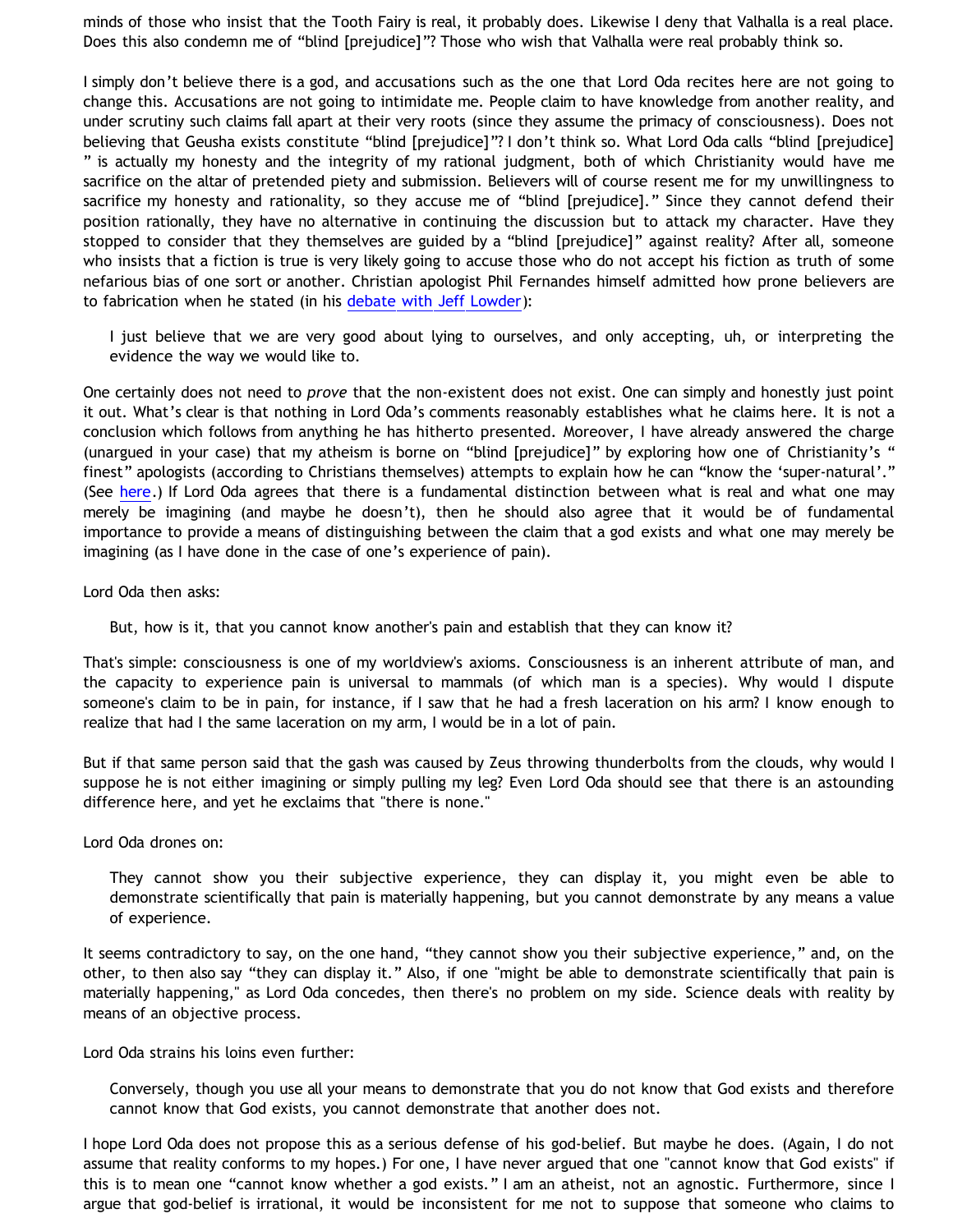know that a god does in fact exist is either irrational or dishonest. Philosophically, as I have shown time and time again in my writings, god-belief assumes the primacy of consciousness. But this view is self-contradictory and invalidates any claim which assumes it or reduces to it. Charitably, I can say, then, with full confidence, that anyone who claims to "know God" has misidentified whatever it is he is calling "God." Typically what has happened is that the believer has confused his imagination with reality. Lord Oda's response to my challenge shows that he has no answer to my challenge for believers to explain how we can distinguish between what they call "God" and what they may merely be imagining. I don't think his is an isolated case.

Lord Oda goes on:

The problem with pain is that it can only be truly known by the individual experiencing it.

And all individuals can experience it. And I've not met one who has not experienced pain.

But Lord Oda invests this fact with theological significance:

The problem with knowing God is likewise. Unless one experiences God, he cannot know. This is faith.

Of course, anyone believing in any invisible magic being can use this defense. The Muslim can just as easily say that he has experienced Islam's Allah. The Lahu tribesman can likewise say that he has experienced his deity Geusha. The Wiccan says she has experienced the God and Goddess of Wicca. Etc. Lord Oda's preferred approach supplies no safeguards against contradiction or ad hoc, arbitrary claims which simply have no bearing whatsoever to reality. He figures that, if one can experience pain, then he can experience invisible conscious entities which exist independent of himself. But this is a most dubious non sequitur if there ever were one.

Lord Oda makes an appeal to the storybook defense:

Jesus put it this way, "You study the Scripture because in them you think you know God. But, they are that which speak of Me."

If one "knows" the Christian god through reading or studying the bible, then my point stands unscathed. Similarly, one can "know" Harry Potter by reading a Harry Potter book. The narratives found in the gospel stories, for example, supply inputs for one's imagination to enlarge on. These are not the same thing as objective inputs indicating the truth of what one reads in those stories. To miss this is to miss the distinction between fact and fiction. But this is endemic to religious experience, so I expect believers to resist this in some way.

Lord Oda admits:

Just like pain, apart from experiencing it, God cannot be known through objective means, alone.

It is good that Lord Oda admits that his god "cannot be known through objective means." Tacking "alone" at the end of this confession does not alleviate its subjective implications. However contrary to Lord Oda's insinuation, this is not at all like pain. Pain is not an independently existing entity. But "God" is supposed to be an independently existing entity. This is a fundamental distinction which Lord Oda fails to integrate into his case.

by Dawson Bethrick

Labels: [Christian Psychopathy](http://bahnsenburner.blogspot.com/search/label/Christian%20Psychopathy), [imagination](http://bahnsenburner.blogspot.com/search/label/imagination)

*posted by Bahnsen Burner at [6:00 AM](http://bahnsenburner.blogspot.com/2007/10/lord-odas-problem-with-pain.html)*

## **5 Comments:**

[Chris](http://www.blogger.com/profile/13134785155889204025) said...

Man, existence sure did give you a brain!

Love your stuff.

[October 04, 2007 11:15 AM](http://bahnsenburner.blogspot.com/2007/10/1992503612847486965)